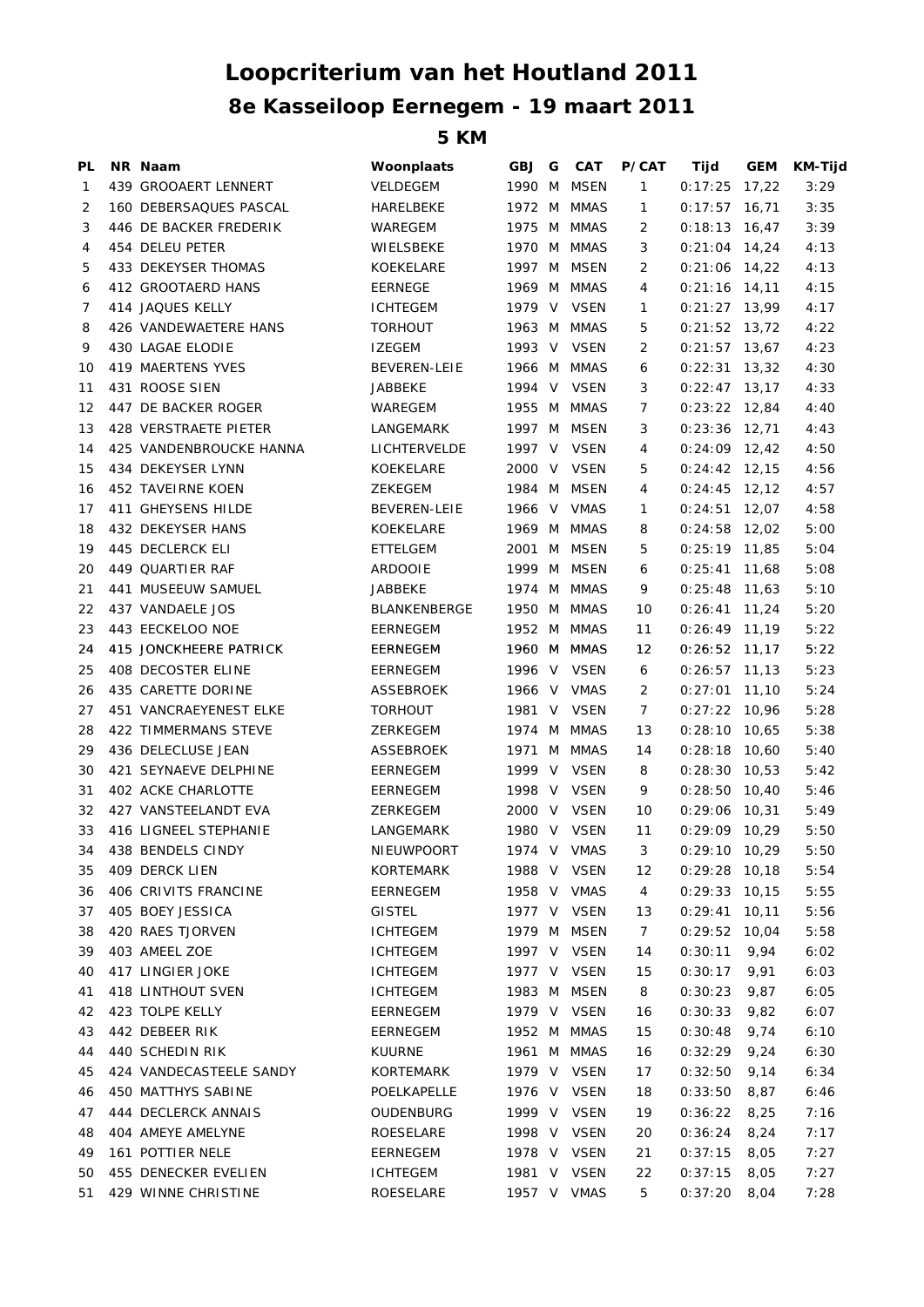## **Loopcriterium van het Houtland 2011 8e Kasseiloop Eernegem - 19 maart 2011**

**9 KM**

| PL           |    | NR Naam                      | Woonplaats          | GBJ    | G | <b>CAT</b>  | P/CAT             | Tijd            | GEM   | <b>KM-Tijd</b> |
|--------------|----|------------------------------|---------------------|--------|---|-------------|-------------------|-----------------|-------|----------------|
| $\mathbf{1}$ |    | 236 HOSTE LEVI               | <b>BRUGGE</b>       | 1991 M |   | MSEN        | $\mathbf{1}$      | 0:28:24         | 19,01 | 3:09           |
| 2            |    | 196 STIEPERAERE DAVY         | WEVELGEM            | 1985 M |   | <b>MSEN</b> | 2                 | $0:28:30$ 18,95 |       | 3:10           |
| 3            |    | 40 DEWULF THOMAS             | AARTRIJKE           | 1991 M |   | MSEN        | 3                 | $0:28:39$ 18,85 |       | 3:11           |
| 4            |    | <b>158 TOURLOUSSE JOCHEN</b> | <b>WOUMEN</b>       | 1979 M |   | MSEN        | 4                 | $0:28:44$ 18,79 |       | 3:12           |
| 5            |    | 183 SERROEN NICO             | WEVELGEM            | 1978 M |   | <b>MSEN</b> | 5                 | $0:28:57$ 18,65 |       | 3:13           |
| 6            |    | 185 REIGEL HANS              | LEBBEKE             | 1970 M |   | $M+40$      | 1                 | $0:29:03$ 18,59 |       | 3:14           |
| 7            |    | 130 STEKIC ALEKSANDAR        | <b>GENTBRUGGE</b>   | 1978 M |   | MSEN        | 6                 | $0:29:06$ 18,56 |       | 3:14           |
| 8            |    | 58 MOERMAN KAREL             | <b>DIKSMUIDE</b>    | 1985 M |   | <b>MSEN</b> | 7                 | $0:29:12$ 18,49 |       | 3:15           |
| 9            |    | 100 VERSTRAETE DIDIER        | LANGEMARK           | 1967 M |   | $M + 40$    | 2                 | $0:29:49$ 18,11 |       | 3:19           |
| 10           |    | 169 BEIRNAERT THOMAS         | <b>BEERNEM</b>      | 1977 M |   | MSEN        | 8                 | $0:29:52$ 18,08 |       | 3:19           |
| 11           |    | 177 MAENE BART               | <b>SIJSELE</b>      |        |   | 1982 M MSEN | 9                 | $0:29:57$ 18,03 |       | 3:20           |
| 12           |    | 79 VANACKER MARIO            | POELKAPELLE         | 1977 M |   | MSEN        | 10                | $0:30:25$ 17,75 |       | 3:23           |
| 13           |    | 154 VANROOSE PIETER          | <b>WOUMEN</b>       | 1988 M |   | MSEN        | 11                | $0:30:54$ 17,48 |       | 3:26           |
| 14           |    | 85 VANDECAVEYE ARNE          | EERNEGEM            | 1990 M |   | MSEN        | $12 \overline{ }$ | $0:30:58$ 17,44 |       | 3:26           |
| 15           |    | 60 OLIVIER JOHAN             | KOEKELARE           | 1968 M |   | $M+40$      | 3                 | $0:31:07$ 17,35 |       | 3:27           |
| 16           |    | 119 VANDEKERCKHOVE CHESNY    | <b>INGELMUNSTER</b> |        |   | 1993 M MJUN | $\mathbf{1}$      | $0:31:12$ 17,31 |       | 3:28           |
| 17           |    | 164 ALLEMAN DOMINIQUE        | LANGEMARK           | 1972 M |   | MSEN        | 13                | $0:31:15$ 17,28 |       | 3:28           |
| 18           |    | <b>132 BROUCKE STEVEN</b>    | <b>DIKSMUIDE</b>    | 1985 M |   | MSEN        | 14                | $0:31:16$ 17,27 |       | 3:28           |
| 19           |    | 162 VROMMAN JAN              | EGEM                | 1986 M |   | MSEN        | 15                | $0:31:18$ 17,25 |       | 3:29           |
| 20           |    | 139 FIEUW CHRISTOPH          | POELKAPELLE         | 1975 M |   | MSEN        | 16                | $0:31:24$ 17,20 |       | 3:29           |
| 21           |    | 279 PREEM KURT               | VARSENARE           | 1974 M |   | MSEN        | 17                | $0:31:32$ 17,12 |       | 3:30           |
| 22           |    | 89 VANDENBROUCKE EDDY        | LICHTERVELDE        |        |   | 1961 M M+50 | $\mathbf{1}$      | $0:31:36$ 17,09 |       | 3:31           |
| 23           |    | 135 QUARTIER CHRISTOPHE      | <b>MOORTSELE</b>    |        |   | 1966 M M+40 | 4                 | $0:31:42$ 17,03 |       | 3:31           |
| 24           | 21 | DE BLAUWE SERGE              | <b>ICHTEGEM</b>     |        |   | 1969 M M+40 | 5                 | $0:31:44$ 17,02 |       | 3:32           |
| 25           |    | 199 HOSTEN MARTIJN           | <b>ICHTEGEM</b>     | 1993 M |   | MJUN        | 2                 | $0:31:46$ 17,00 |       | 3:32           |
| 26           |    | 73 TAVERNIER RUBEN           | <b>DEERLIJK</b>     | 1994 M |   | MJUN        | 3                 | $0:32:08$ 16,80 |       | 3:34           |
| 27           |    | 114 D'HOOP DAVID             | EERNEGEM            | 1980 M |   | MSEN        | 18                | $0:32:09$ 16,80 |       | 3:34           |
| 28           |    | 266 DESMEDT MARTIN           | <b>BREDENE</b>      | 1960 M |   | $M + 50$    | 2                 | $0:32:13$ 16,76 |       | 3:35           |
| 29           | 41 | <b>DEWULF MARC</b>           | AARTRIJKE           |        |   | 1961 M M+50 | 3                 | $0:32:22$ 16,68 |       | 3:36           |
| 30           | 37 | DESENDER NOEL                | EERNEGEM            |        |   | 1959 M M+50 | 4                 | $0:32:28$ 16,63 |       | 3:36           |
| 31           |    | 200 PLOVIER DIMITRIE         | ASSEBROEK           | 1992 M |   | MJUN        | 4                 | $0:32:38$ 16,55 |       | 3:38           |
| 32           |    | 250 LANNOO FRANK             | MEULEBEKE           |        |   | 1957 M M+50 | 5                 | $0:32:43$ 16,51 |       | 3:38           |
| 33           |    | 59 MOEYAERT JERRY            | <b>TORHOUT</b>      |        |   | 1965 M M+40 | 6                 | $0:32:47$ 16,47 |       | 3:39           |
| 34           |    | 271 DEVOS PATRICK            | <b>OOSTENDE</b>     |        |   | 1961 M M+50 | 6                 | $0:32:56$ 16,40 |       | 3:40           |
| 35           |    | 104 WILLEMYNS TOM            | LANGEMARK           |        |   | 1977 M MSEN | 19                | $0:32:59$ 16,37 |       | 3:40           |
| 36           | 5  | <b>BALANCK HUGO</b>          | ZEDELGEM            |        |   | 1962 M M+40 | 7                 | $0:33:00$ 16,36 |       | 3:40           |
| 37           |    | 282 AMELOOT FREDERIK         | <b>OOSTENDE</b>     | 1977 M |   | <b>MSEN</b> | 20                | $0:33:04$ 16,33 |       | 3:40           |
| 38           |    | 249 VERKEST BJORN            | LICHTERVELDE        |        |   | 1987 M MSEN | 21                | $0:33:08$ 16,30 |       | 3:41           |
| 39           |    | 156 DELLOBEL HEIN            | <b>DIKSMUIDE</b>    |        |   | 1964 M M+40 | 8                 | $0:33:09$ 16,29 |       | 3:41           |
| 40           |    | 64 RAMBOER GIOVANNI          | <b>ICHTEGEM</b>     | 1972 M |   | <b>MSEN</b> | 22                | $0:33:10$ 16,28 |       | 3:41           |
| 41           |    | 142 VANDENBERGHE HUGO        | VARSENARE           |        |   | 1959 M M+50 | 7                 | $0:33:11$ 16,27 |       | 3:41           |
| 42           |    | 101 VERSTRAETE SANDER        | LANGEMARK           | 1994 M |   | <b>MJUN</b> | 5                 | $0:33:12$ 16,27 |       | 3:41           |
| 43           |    | 62 POPELIER DIRK             | <b>LICHTERVELDE</b> |        |   | 1956 M M+50 | 8                 | $0:33:14$ 16,25 |       | 3:42           |
| 44           |    | 147 DE CLERCQ NATHALIE       | SEMMERZAKE          |        |   | 1970 V V+35 | 1                 | $0:33:16$ 16,23 |       | 3:42           |
| 45           |    | 172 TAELMAN LUCIEN           | WAREGEM             |        |   | 1957 M M+50 | 9                 | $0:33:18$ 16,22 |       | 3:42           |
| 46           |    | 86 VANDENBERGHE DIRK         | OUDENBURG           |        |   | 1964 M M+40 | 9                 | $0:33:20$ 16,20 |       | 3:42           |
| 47           |    | 94 VANSTEELANDT FILIP        | ZERKEGEM            |        |   | 1967 M M+40 | 10                | $0:33:24$ 16,17 |       | 3:43           |
| 48           |    | 110 VANBIERVLIET LORENZO     | EERNEGEM            |        |   | 1968 M M+40 | 11                | $0:33:33$ 16,10 |       | 3:44           |
| 49           |    | 214 POPPE ALAIN              | <b>OOSTENDE</b>     |        |   | 1962 M M+40 | 12                | $0:33:34$ 16,09 |       | 3:44           |
| 50           |    | 95 VERBRUGGE KURT            | EERNEGEM            |        |   | 1972 M MSEN | 23                | $0:33:36$ 16,07 |       | 3:44           |
| 51           |    | 204 DE VRIENDT XAVIER        | <b>OOSTAKKER</b>    |        |   | 1994 M MJUN | 6                 | $0:33:37$ 16,06 |       | 3:44           |
| 52           |    | 107 VANDERPLAETSEN WIEBREN   | HARELBEKE           |        |   | 1992 M MJUN | 7                 | $0:33:48$ 15,98 |       | 3:45           |
| 53           |    | 216 DE MEESTERE RUDI         | ROESELARE           |        |   | 1961 M M+50 | 10                | $0:33:49$ 15,97 |       | 3:45           |
|              |    |                              |                     |        |   |             |                   |                 |       |                |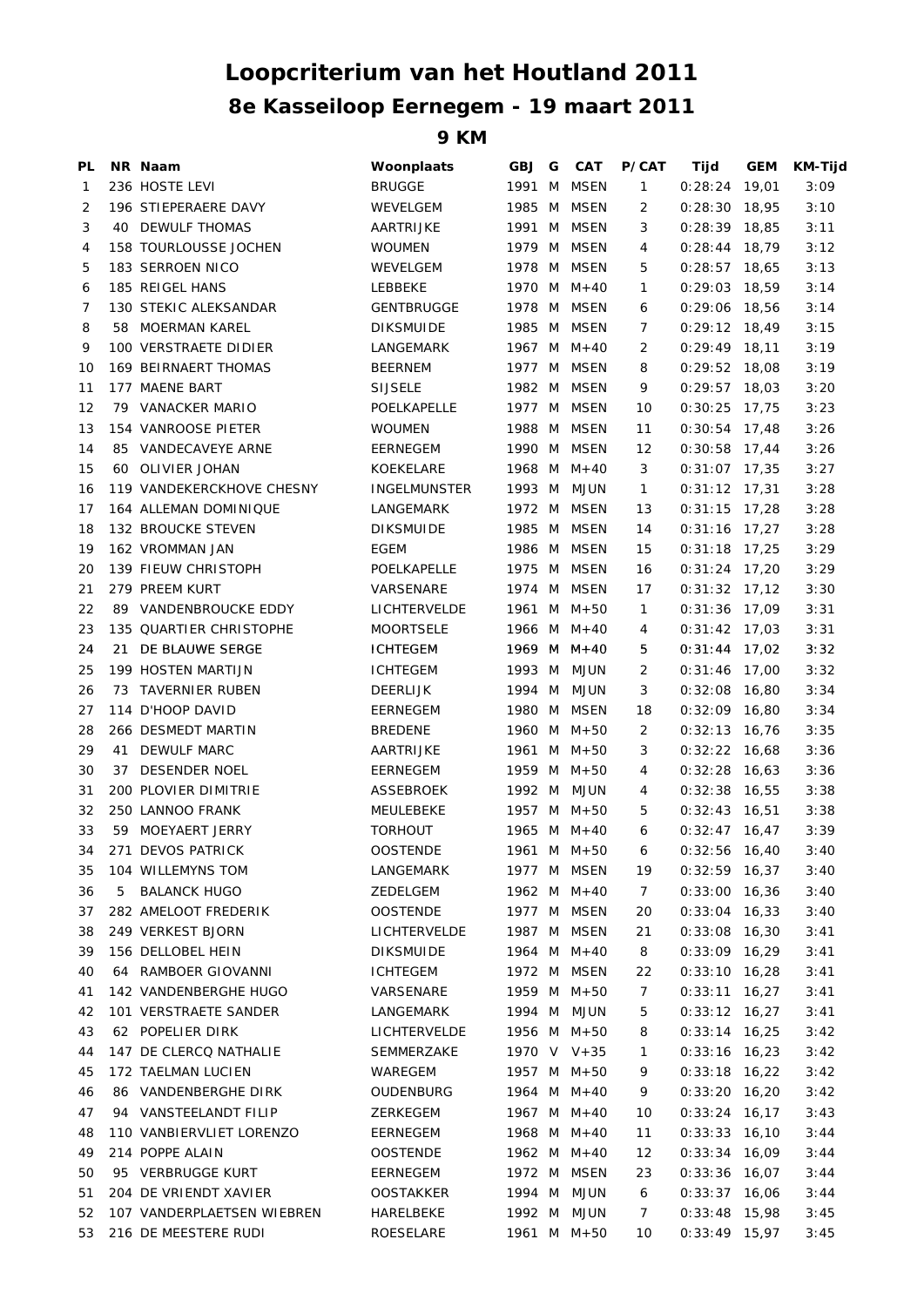| PL  |              | NR Naam                     | Woonplaats          | <b>GBJ</b> | G | <b>CAT</b>    | <b>P/CAT</b> | Tijd            | <b>GEM</b> | <b>KM-Tijd</b> |
|-----|--------------|-----------------------------|---------------------|------------|---|---------------|--------------|-----------------|------------|----------------|
| 54  |              | 111 SANDERS BART            | EERNEGEM            | 1974       | M | <b>MSEN</b>   | 24           | 0:33:50         | 15,96      | 3:46           |
| 55  |              | 215 VANDENBROECK MARLENE    | <b>WELLE</b>        |            |   | 1963 V V+45   | $\mathbf{1}$ | $0:33:54$ 15,93 |            | 3:46           |
| 56  |              | 45 HOORNAERT TOM            | <b>RUMBEKE</b>      |            |   | 1969 M M+40   | 13           | $0:33:59$ 15,89 |            | 3:47           |
| 57  |              | 209 VANNESTE CHARLINE       | <b>IZEGEM</b>       |            |   | 1983 V VSEN   | $\mathbf{1}$ | $0:34:00$ 15,88 |            | 3:47           |
| 58  |              | 184 WATTHY JOHAN            | <b>GISTEL</b>       |            |   | 1967 M M+40   | 14           | $0:34:00$ 15,88 |            | 3:47           |
| 59  |              | 97 VERKEYN STEVEN           | <b>BEERNEM</b>      | 1977 M     |   | MSEN          | 25           | $0:34:07$ 15,83 |            | 3:47           |
| 60  |              | 90 VANDERHAEGHE CHRIS       | ROESELARE           |            |   | 1967 M M+40   | 15           | $0:34:10$ 15,80 |            | 3:48           |
| 61  |              | 126 FRICKELO GEERT          | <b>OOSTKAMP</b>     |            |   | 1964 M M+40   | 16           | $0:34:13$ 15,78 |            | 3:48           |
| 62  |              | 118 DEVRIENDT MAARTEN       | EERNEGEM            |            |   | 1994 M MJUN   | 8            | 0:34:19         | 15,74      | 3:49           |
| 63  |              | 295 ROSSEL DOMINIQUE        | <b>VLADSLO</b>      | 1970 M     |   | $M + 40$      | 17           | 0:34:20         | 15,73      | 3:49           |
| 64  | 6            | <b>BELLET JEAN-FRANCOIS</b> | SERQUES(FR)         |            |   | 1971 M $M+40$ | 18           | $0:34:21$ 15,72 |            | 3:49           |
|     |              | 281 DERYNCK GEERT           |                     |            |   | 1963 M M+40   | 19           |                 |            |                |
| 65  |              |                             | VARSENARE           |            |   |               |              | $0:34:22$ 15,71 |            | 3:49           |
| 66  |              | 178 RYCKEMAN PATRICK        | WILSKERKE           |            |   | 1970 M M+40   | 20           | $0:34:27$ 15,67 |            | 3:50           |
| 67  |              | 212 STRUBBE LUC             | JABBEKE             |            |   | 1961 M M+50   | 11           | $0:34:29$ 15,66 |            | 3:50           |
| 68  |              | 198 DEWEERT MARC            | <b>OOSTENDE</b>     |            |   | 1950 M M+60   | $\mathbf{1}$ | $0:34:30$ 15,65 |            | 3:50           |
| 69  | 8            | <b>BLANCKAERT MARC</b>      | <b>VEURNE</b>       | 1961       |   | $M$ $M+50$    | 12           | $0:34:30$ 15,65 |            | 3:50           |
| 70  |              | 187 VANWALLEGHEM ALEXANDER  | <b>VELDEGEM</b>     |            |   | 1980 M MSEN   | 26           | $0:34:31$ 15,64 |            | 3:50           |
| 71  |              | 186 DESTOOP HEIN            | <b>RUDDERVOORDE</b> |            |   | 1962 M M+40   | 21           | $0:34:36$ 15,61 |            | 3:51           |
| 72  |              | 80 VANAUDENAERDE PASCAL     | HANDZAME            |            |   | 1971 M M+40   | 22           | $0:34:39$ 15,58 |            | 3:51           |
| 73  | 65           | ROGGE JOHAN                 | ZWALM               |            |   | 1944 M M+60   | 2            | $0:34:43$ 15,55 |            | 3:51           |
| 74  |              | 241 WILLE LIEVEN            | ARDOOIE             |            |   | 1970 M M+40   | 23           | $0:34:46$ 15,53 |            | 3:52           |
| 75  |              | 280 PREEN KAREL             | <b>BRUGGE</b>       |            |   | 1978 M MSEN   | 27           | $0:34:47$ 15,52 |            | 3:52           |
| 76  |              | 50 KNOCKAERT FILIP          | SNELLEGEM           |            |   | 1967 M M+40   | 24           | $0:34:52$ 15,49 |            | 3:52           |
| 77  |              | 242 RUBBEN LUC              | <b>OOSTKERKE</b>    |            |   | 1956 M M+50   | 13           | $0:34:54$ 15,47 |            | 3:53           |
| 78  |              | 182 GADEYVE KEVIN           | <b>ICHTEGEM</b>     | 1986 M     |   | MSEN          | 28           | $0:34:55$ 15,47 |            | 3:53           |
| 79  |              | 72 TAVERNIER JONATHAN       | <b>DEERLIJK</b>     | 1996 M     |   | <b>MJUN</b>   | 9            | $0:35:02$ 15,41 |            | 3:54           |
| 80  |              | 34 DERAEDT WILLIAM          | <b>ARDOOIE</b>      |            |   | 1978 M MSEN   | 29           | $0:35:05$ 15,39 |            | 3:54           |
| 81  |              | 151 LAGROU PATRICK          | KOEKELARE           |            |   | 1968 M M+40   | 25           | $0:35:09$ 15,36 |            | 3:54           |
| 82  |              | 152 RENS JEREMY             | <b>GISTEL</b>       | 1995 M     |   | <b>MJUN</b>   | 10           | $0:35:10$ 15,36 |            | 3:54           |
| 83  |              | 195 DERUDDERE LIES          | WEVELGEM            |            |   | 1986 V VSEN   | 2            | $0:35:12$ 15,34 |            | 3:55           |
| 84  |              | 245 VANHOOREN JEFFREY       | <b>TORHOUT</b>      | 1974 M     |   | <b>MSEN</b>   | 30           | $0:35:14$ 15,33 |            | 3:55           |
| 85  |              | 15 CATTEEUW PATRICK         | RUMBEKE             |            |   | 1961 M M+50   | 14           | $0:35:26$ 15,24 |            | 3:56           |
| 86  | $\mathbf{1}$ | <b>ALLAMAN TIM</b>          | ZEDELGEM            |            |   | 1987 M MSEN   | 31           | $0:35:40$ 15,14 |            | 3:58           |
| 87  |              | 217 ALLEMAN JOHAN           | ZEDELGEM            |            |   | 1961 M M+50   | 15           | $0:35:41$ 15,13 |            | 3:58           |
| 88  |              | 43 FIOEN HAROLD             | OOSTDUINKERK        |            |   | 1967 M $M+40$ | 26           | $0:35:49$ 15,08 |            | 3:59           |
| 89  |              | 28 DEBEUF NICO              | LICHTERVELDE        |            |   | 1971 M M+40   | 27           | $0:35:49$ 15,08 |            | 3:59           |
| 90  |              | 141 BLANCKE WILLIAM         | VILVOORDE           |            |   | 1962 M $M+40$ | 28           | $0:35:53$ 15,05 |            | 3:59           |
| 91  |              | 254 BRUYNSTEEN KURT         | LANGEMARK           |            |   | 1969 M M+40   | 29           | $0:35:56$ 15,03 |            | 4:00           |
| 92  |              | 286 DISPAS DARIO            | KORTEMARK           |            |   | 1987 M MSEN   | 32           | $0:35:58$ 15,01 |            | 4:00           |
| 93  |              | 300 ROYEZ DAVID             | WOUMEN              |            |   | 1979 M MSEN   | 33           | $0:36:00$ 15,00 |            | 4:00           |
| 94  |              | 298 BAERT JOHAN             | ZERKEGEM            |            |   | 1963 M M+40   | 30           | $0:36:02$ 14,99 |            | 4:00           |
|     |              |                             | <b>OUDENBURG</b>    |            |   | 1993 M MJUN   |              | $0:36:03$ 14,98 |            |                |
| 95  |              | 211 KNOCKAERT KEVIN         |                     |            |   |               | 11           |                 |            | 4:00           |
| 96  |              | 189 GABRIELS PETER          | JABBEKE             |            |   | 1970 M M+40   | 31           | $0:36:05$ 14,97 |            | 4:01           |
| 97  |              | 129 DECLERCK KOEN           | OUDENBURG           |            |   | 1970 M M+40   | 32           | $0:36:08$ 14,94 |            | 4:01           |
| 98  |              | 109 PACQUE HANS             | NIEUWPOORT          |            |   | 1963 M M+40   | 33           | $0:36:15$ 14,90 |            | 4:02           |
| 99  |              | 106 CASSAERT ROBIN          | IZEGEM              |            |   | 1976 M MSEN   | 34           | $0:36:18$ 14,88 |            | 4:02           |
|     |              | 100 207 DERUDDER BRAM       | ICHTEGEM            |            |   | 1993 M MJUN   | 12           | $0:36:24$ 14,84 |            | 4:03           |
| 101 |              | 179 BAEKELAND JAN           | ICHTEGEM            |            |   | 1971 M M+40   | 34           | $0:36:25$ 14,83 |            | 4:03           |
|     |              | 102 240 ROMMELAERE JORIS    | <b>TORHOUT</b>      |            |   | 1971 M M+40   | 35           | $0:36:28$ 14,81 |            | 4:03           |
| 103 |              | 93 VANMULLEM CHRISTOPH      | EERNEGEM            |            |   | 1979 M MSEN   | 35           | $0:36:33$ 14,77 |            | 4:04           |
| 104 |              | 68 RYSMAN JOHAN             | DESSELGEM           |            |   | 1954 M M+50   | 16           | $0:36:37$ 14,75 |            | 4:04           |
|     |              | 105 218 VERLINDE STEFAAN    | KOEKELARE           |            |   | 1971 M M+40   | 36           | $0:36:38$ 14,74 |            | 4:04           |
| 106 |              | 55 LIEVENS MATHIEU          | BEKEGEM             |            |   | 1986 M MSEN   | 36           | $0:36:39$ 14,73 |            | 4:04           |
| 107 |              | 87 VANDENBERGHE PATJE       | BEKEGEM             |            |   | 1966 M M+40   | 37           | $0:36:41$ 14,72 |            | 4:05           |
|     |              | 108 272 SANDRA DIETER       | <b>OOSTENDE</b>     |            |   | 1981 M MSEN   | 37           | $0:36:44$ 14,70 |            | 4:05           |
|     |              | 109 173 VERMEERSCH RIK      | <b>GISTEL</b>       |            |   | 1959 M M+50   | 17           | $0:36:45$ 14,69 |            | 4:05           |
|     |              | 110 84 VANDECAVEYE LUC      | EERNEGEM            |            |   | 1965 M M+40   | 38           | $0:36:47$ 14,68 |            | 4:05           |
|     |              | 111 268 KETELS DANIEL       | <b>OOSTENDE</b>     |            |   | 1949 M M+60   | 3            | $0:36:48$ 14,67 |            | 4:05           |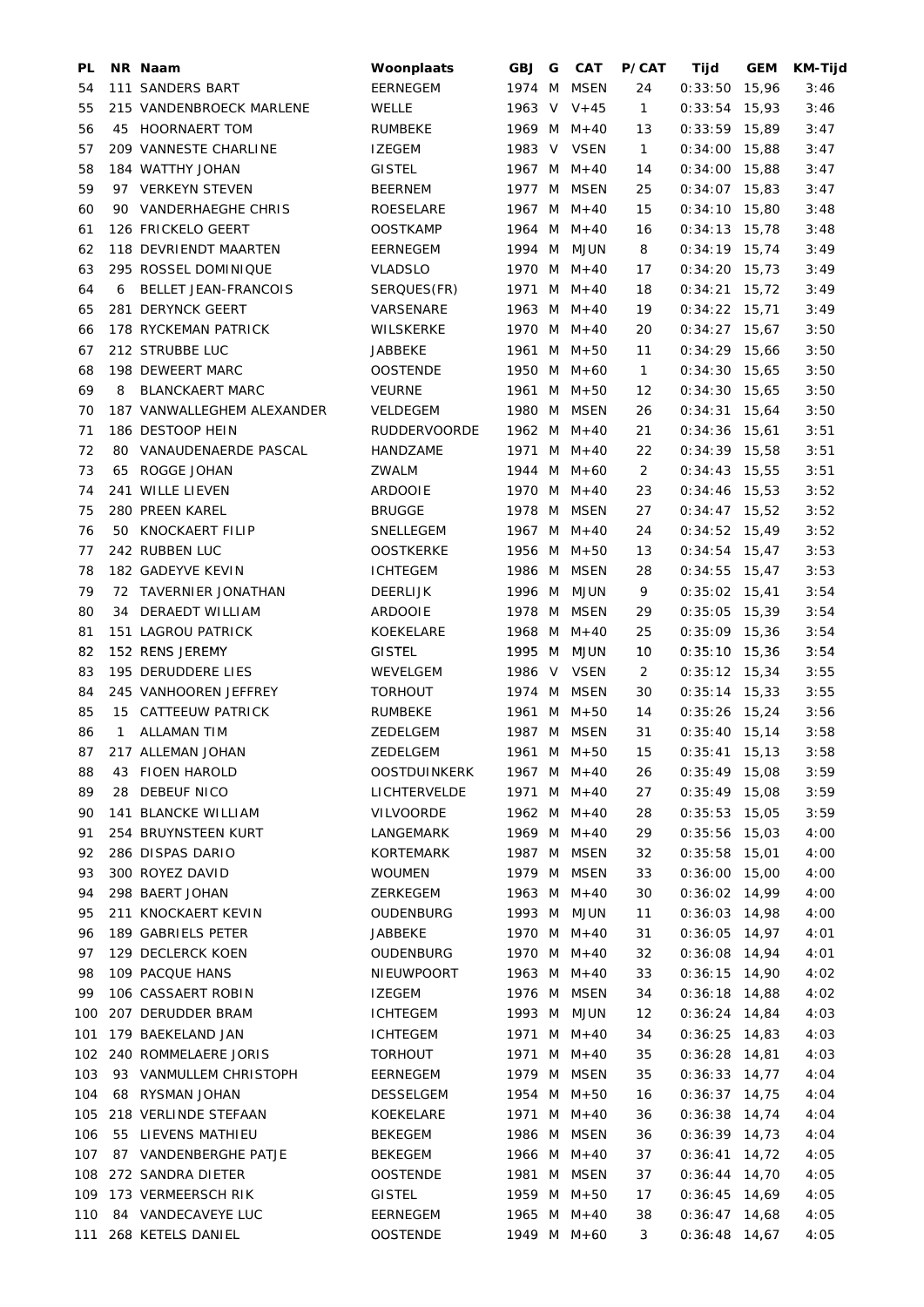| PL  |    | NR Naam                   | Woonplaats          | GBJ G  |   | <b>CAT</b>    | <b>P/CAT</b> | Tijd            | <b>GEM</b> | KM-Tijd |
|-----|----|---------------------------|---------------------|--------|---|---------------|--------------|-----------------|------------|---------|
| 112 |    | 16 CLEMENT STEFAAN        | <b>DEERLIJK</b>     | 1971 M |   | M+40          | 39           | 0:36:49         | 14,67      | 4:05    |
| 113 |    | 113 CHRISTIAENS MICHEL    | <b>EERNEGEM</b>     | 1972   | M | <b>MSEN</b>   | 38           | $0:36:58$ 14,61 |            | 4:06    |
| 114 |    | 175 VANDENBRUWAENE MARC   | <b>TORHOUT</b>      |        |   | 1965 M M+40   | 40           | 0:37:01         | 14,59      | 4:07    |
| 115 |    | 194 THIBOUT JEAN-MARC     | <b>OOSTENDE</b>     |        |   | 1958 M M+50   | 18           | $0:37:03$ 14,57 |            | 4:07    |
| 116 | 39 | <b>DEVRIENDT DENNIS</b>   | <b>ICHTEGEM</b>     | 1979 M |   | MSEN          | 39           | $0:37:04$ 14,57 |            | 4:07    |
| 117 |    | 150 DESCHACHT FERNAND     | OUDENBURG           |        |   | 1951 M M+60   | 4            | $0:37:09$ 14,54 |            | 4:08    |
| 118 |    | 171 FINAUT SEBASTIEN      | SNELLEGEM           |        |   | 1970 M M+40   | 41           | $0:37:11$ 14,52 |            | 4:08    |
| 119 |    | 244 PENET MARC            | RENINGE             | 1957 M |   | $M + 50$      | 19           | $0:37:12$ 14,52 |            | 4:08    |
| 120 |    | 99 VERPOOT BENNY          | ROESELARE           | 1982 M |   | MSEN          | 40           | $0:37:22$ 14,45 |            | 4:09    |
|     |    |                           |                     |        |   |               |              |                 |            |         |
| 121 |    | 292 CLYBOUW SANDER        | <b>EERNEGEM</b>     | 1992 M |   | <b>MJUN</b>   | 13           | $0:37:29$ 14,41 |            | 4:10    |
| 122 |    | 261 DE MEULENAERE RIK     | <b>OOSTKAMP</b>     |        |   | 1969 M M+40   | 42           | $0:37:34$ 14,37 |            | 4:10    |
| 123 | 11 | <b>BOUCKAERT ERIC</b>     | <b>TORHOUT</b>      |        |   | 1961 M M+50   | 20           | $0:37:39$ 14,34 |            | 4:11    |
| 124 |    | 251 DEJAEGHERE SABINE     | <b>ARDOOIE</b>      |        |   | 1966 V V+45   | 2            | $0:37:43$ 14,32 |            | 4:11    |
| 125 |    | 226 VANDENBROUCKE GUIDO   | <b>WOUMEN</b>       |        |   | 1957 M M+50   | 21           | $0:37:43$ 14,32 |            | 4:11    |
| 126 |    | 228 VANSEVEREN JOHAN      | <b>HOOGLEDE</b>     |        |   | 1957 M M+50   | 22           | $0:37:56$ 14,24 |            | 4:13    |
| 127 |    | 117 GROOTAERT AGNACE      | <b>VELDEGEM</b>     |        |   | 1965 M M+40   | 43           | $0:38:05$ 14,18 |            | 4:14    |
| 128 |    | 112 SYOEN FRANK           | <b>ZARREN</b>       |        |   | 1971 M M+40   | 44           | $0:38:06$ 14,17 |            | 4:14    |
| 129 |    | 193 TILLEMAN BRUNO        | BLANKENBERGE        |        |   | 1969 M M+40   | 45           | $0:38:08$ 14,16 |            | 4:14    |
| 130 |    | 61 PLUVIER NATALIE        | ZERKEGEM            |        |   | 1973 V V+35   | 2            | $0:38:11$ 14,14 |            | 4:15    |
| 131 |    | 283 ROGIER MARTIN         | SNAASKERKE          |        |   | 1964 M $M+40$ | 46           | $0:38:11$ 14,14 |            | 4:15    |
| 132 |    | 174 RABAEY PETER          | ADINKERKE           |        |   | 1970 M M+40   | 47           | $0:38:12$ 14,14 |            | 4:15    |
| 133 |    | 77 VAN HOLLEBEKE JAN      | <b>OOSTKAMP</b>     |        |   | 1976 M MSEN   | 41           | $0:38:13$ 14,13 |            | 4:15    |
| 134 |    | 191 COUVREUR MARTIN       | <b>KORTEMARK</b>    |        |   | 1958 M M+50   | 23           | $0:38:16$ 14,11 |            | 4:15    |
| 135 | 2  | <b>ALLAMAN LISA</b>       | ZEDELGEM            | 1992 V |   | VJUN          | 1            | $0:38:17$ 14,11 |            | 4:15    |
| 136 |    | 277 TILLY STEVE           | <b>OOSTKAMP</b>     |        |   | 1977 M MSEN   | 42           | $0:38:18$ 14,10 |            | 4:15    |
| 137 | 4  | ANECA MICHAEL             | KOEKELARE           | 1973 M |   | MSEN          | 43           | $0:38:18$ 14,10 |            | 4:15    |
| 138 |    | 108 BUTSERAEN EMELIE      | ZONNEBEKE           | 1992 V |   | VJUN          | 2            | $0:38:21$ 14,08 |            | 4:16    |
| 139 |    | 296 BECU KEVIN            | <b>GISTEL</b>       |        |   | 1976 M MSEN   | 44           | $0:38:27$ 14,04 |            | 4:16    |
|     |    |                           |                     |        |   |               |              |                 |            |         |
| 140 |    | 78 VAN NESTE STEFAN       | <b>RUDDERVOORDE</b> |        |   | 1970 M M+40   | 48           | $0:38:30$ 14,03 |            | 4:17    |
| 141 |    | 166 DEVOS MARTIN          | <b>BEERNEM</b>      |        |   | 1954 M M+50   | 24           | 0:38:31         | 14,02      | 4:17    |
| 142 |    | 202 VANBEVEREN CAMILLE    | KLERKEN             |        |   | 1947 M M+60   | 5            | $0:38:35$ 14,00 |            | 4:17    |
| 143 |    | 224 DUFOORT FRANS         | ROESELARE           |        |   | 1949 M M+60   | 6            | $0:38:38$ 13,98 |            | 4:18    |
| 144 |    | 291 VANHEULE MARC         | KOEKELARE           | 1972 M |   | MSEN          | 45           | 0:38:41         | 13,96      | 4:18    |
| 145 |    | 52 LEFEVERE WILLY         | OOSTENDE            |        |   | 1949 M M+60   | 7            | $0:38:43$ 13,95 |            | 4:18    |
| 146 |    | 47 INGHELBRECHT RIK       | EERNEGEM            |        |   | 1958 M M+50   | 25           | $0:38:52$ 13,89 |            | 4:19    |
| 147 | 31 | DECLOEDT KARINE           | EERNEGEM            |        |   | 1969 V V+35   | 3            | $0:38:54$ 13,88 |            | 4:19    |
| 148 |    | 234 DEBEUF FRANCKY        | LICHTERVELDE        |        |   | 1965 M $M+40$ | 49           | $0:38:56$ 13,87 |            | 4:20    |
| 149 |    | 302 SYRYN MARC            | OUDENBURG           |        |   | 1969 M M+40   | 50           | $0:38:58$ 13,86 |            | 4:20    |
| 150 |    | 265 VERHAEGHE PHILIPPE    | <b>GELUWE</b>       |        |   | 1962 M M+40   | 51           | $0:39:00$ 13,85 |            | 4:20    |
| 151 |    | 262 VANDENABEELE PIET     | <b>OOSTKAMP</b>     |        |   | 1977 M MSEN   | 46           | $0:39:03$ 13,83 |            | 4:20    |
|     |    | 152 148 MORTELE GINO      | TORHOUT             |        |   | 1970 M M+40   | 52           | $0:39:04$ 13,82 |            | 4:20    |
| 153 |    | 231 VAN BELLEGHEM WIM     | <b>ICHTEGEM</b>     |        |   | 1978 M MSEN   | 47           | $0:39:08$ 13,80 |            | 4:21    |
| 154 |    | 290 LEYRE ERNA            | <b>OOSTENDE</b>     |        |   | 1963 V $V+45$ | 3            | 0:39:11         | 13,78      | 4:21    |
| 155 |    | 258 PASCAL KOEN           | EERNEGEM            |        |   | 1969 M M+40   | 53           | $0:39:14$ 13,76 |            | 4:22    |
| 156 |    | 176 AMEYE BENNY           | <b>TORHOUT</b>      |        |   | 1966 M M+40   | 54           | $0:39:20$ 13,73 |            | 4:22    |
| 157 |    | 219 VERMEERSCH PETER      | <b>BREDENE</b>      |        |   | 1965 M M+40   | 55           | $0:39:22$ 13,72 |            | 4:22    |
| 158 |    | 63 POPELIER PATRICK       | LICHTERVELDE        |        |   | 1961 M M+50   | 26           | $0:39:27$ 13,69 |            | 4:23    |
| 159 |    | 96 VERHAEGHE ANDY         | <b>TORHOUT</b>      |        |   | 1971 M M+40   | 56           | $0:39:27$ 13,69 |            | 4:23    |
| 160 |    | 10 BOFFEL STYN            | EERNEGEM            |        |   | 1979 M MSEN   | 48           | $0:39:37$ 13,63 |            | 4:24    |
|     |    |                           |                     |        |   |               |              |                 |            |         |
| 161 |    | 14 CARPENTIER MICHEL      | LICHTERVELDE        |        |   | 1966 M M+40   | 57           | $0:39:47$ 13,57 |            | 4:25    |
| 162 |    | 120 ALLEMEERSCH STEVEN    | EERNEGEM            | 1974 M |   | <b>MSEN</b>   | 49           | $0:39:48$ 13,57 |            | 4:25    |
| 163 |    | 25 DE BRUYCKER WIM        | WESTENDE            | 1975 M |   | <b>MSEN</b>   | 50           | $0:39:49$ 13,56 |            | 4:25    |
| 164 |    | 145 CREFCOEUR BRIGITTE    | DE HAAN             |        |   | 1961 V V+45   | 4            | $0:39:51$ 13,55 |            | 4:26    |
| 165 |    | 287 VANDEWIELE LIEVEN     | ROESELARE           |        |   | 1968 M M+40   | 58           | $0:39:53$ 13,54 |            | 4:26    |
| 166 |    | 203 DE CEUNINCK EDWIN     | <b>HOUTHULST</b>    |        |   | 1950 M M+60   | 8            | $0:39:59$ 13,51 |            | 4:27    |
| 167 |    | 235 DEGROOTE JEF          | <b>TORHOUT</b>      |        |   | 1961 M M+50   | 27           | $0:40:05$ 13,47 |            | 4:27    |
| 168 |    | 48 JANSSENS HEIDI         | EERNEGEM            |        |   | 1975 V V+35   | 4            | $0:40:14$ 13,42 |            | 4:28    |
| 169 |    | 74 VAN DE GEUCHTE FERNAND | <b>TORHOUT</b>      |        |   | 1950 M M+60   | 9            | $0:40:16$ 13,41 |            | 4:28    |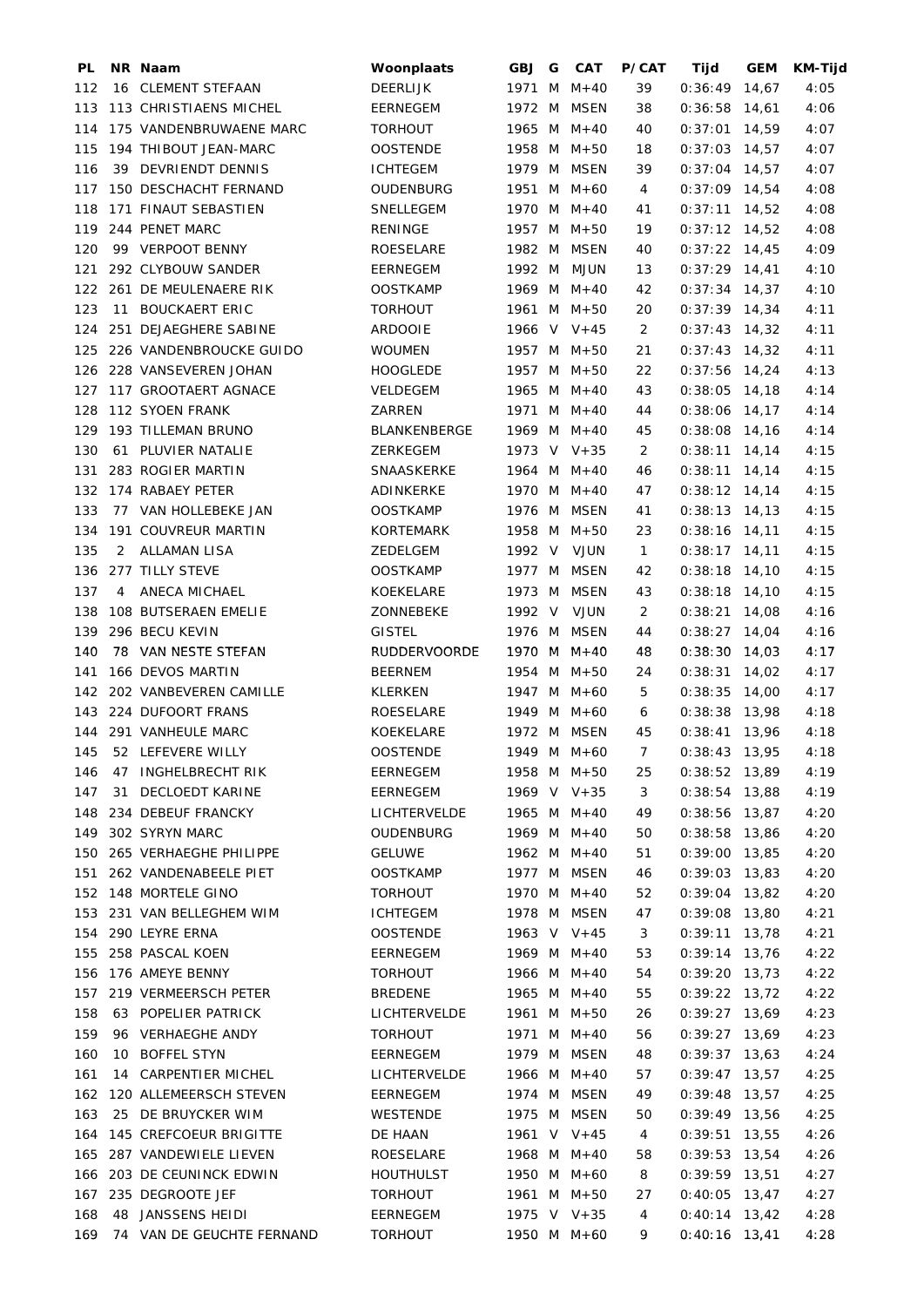| PL  |    | NR Naam                    | Woonplaats                 | <b>GBJ</b> | G | <b>CAT</b>                 | <b>P/CAT</b>   | Tijd                               | <b>GEM</b> | <b>KM-Tijd</b> |
|-----|----|----------------------------|----------------------------|------------|---|----------------------------|----------------|------------------------------------|------------|----------------|
| 170 |    | 82 VANDAELE KRISTOF        | <b>HOUTHULST</b>           | 1974 M     |   | <b>MSEN</b>                | 51             | 0:40:19                            | 13,39      | 4:29           |
| 171 |    | 273 ROGIERS PAUL           | <b>ZEDELGEM</b>            |            |   | 1960 M M+50                | 28             | $0:40:22$ 13,38                    |            | 4:29           |
| 172 |    | 197 KEUKELEIRE DICKY       | <b>BRUGGE</b>              |            |   | 1961 M M+50                | 29             | $0:40:27$ 13,35                    |            | 4:30           |
| 173 |    | 81 VANCOMPERNOLLE HUGO     | <b>ARDOOIE</b>             |            |   | 1952 M M+50                | 30             | $0:40:30$ 13,33                    |            | 4:30           |
| 174 |    | 299 DE MAREZ VINCENT       | <b>MERKEM</b>              |            |   | 1994 M MJUN                | 14             | $0:40:31$ 13,33                    |            | 4:30           |
| 175 |    | 192 DEPOORTER WIM          | HANDZAME                   |            |   | 1972 M MSEN                | 52             | $0:40:36$ 13,30                    |            | 4:31           |
| 176 |    | 131 CAZAUX PATRICK         | <b>BREDENE</b>             |            |   | 1966 M M+40                | 59             | $0:40:46$ 13,25                    |            | 4:32           |
| 177 |    | 205 JENNERICH NORBERT      | <b>IEPER</b>               |            |   | 1945 M M+60                | 10             | $0:40:49$ 13,23                    |            | 4:32           |
| 178 |    | 252 MAHIEU WIM             | <b>JABBEKE</b>             |            |   | 1972 M MSEN                | 53             | $0:40:57$ 13,19                    |            | 4:33           |
| 179 |    | 122 NEYSKENS GUIDO         | <b>HERTSBERGE</b>          |            |   | 1963 M M+40                | 60             | $0:40:58$ 13,18                    |            | 4:33           |
| 180 |    | 124 BOUDOUF MARC           | <b>GISTEL</b>              |            |   | 1964 M $M+40$              | 61             | $0:41:06$ 13,14                    |            | 4:34           |
| 181 |    | 288 HOLLEVOET WILLY        | TORHOUT                    |            |   | 1956 M M+50                | 31             | $0:41:08$ 13,13                    |            | 4:34           |
|     |    | 182 170 VERMANDER WILFRIED | <b>LOPPEM</b>              |            |   | 1954 M M+50                | 32             | $0:41:10$ 13,12                    |            | 4:34           |
| 183 |    | 297 MESTDAGH IVAN          | AARTRIJKE                  |            |   | 1961 M M+50                | 33             | $0:41:13$ 13,10                    |            | 4:35           |
| 184 |    | 225 LEFEVER FILIP          | <b>DIKSMUIDE</b>           |            |   | 1967 M M+40                | 62             | $0:41:17$ 13,08                    |            | 4:35           |
| 185 |    | 134 DESCHAECK LORENZO      | <b>OOSTENDE</b>            |            |   | 1973 M MSEN                | 54             | $0:41:21$ 13,06                    |            | 4:36           |
| 186 |    | 116 DUCLOS ANNE            | ZEDELGEM                   |            |   | 1968 V V+35                | 5              | $0:41:22$ 13,05                    |            | 4:36           |
| 187 |    | 46 HOUVENAEGEL ALAIN       | EERNEGEM                   |            |   | 1952 M M+50                | 34             | $0:41:23$ 13,05                    |            | 4:36           |
| 188 |    | 163 DECLOEDT LINDA         | EERNEGEM                   |            |   | 1971 V V+35                | 6              | $0:41:24$ 13,04                    |            | 4:36           |
| 189 |    | 91 VANDEWAETERE DORA       | EERNEGEM                   |            |   | 1962 V V+45                | 5              | $0:41:27$ 13,03                    |            | 4:36           |
| 190 |    | 208 MEULEMEESTER STEFAAN   | AARTRIJKE                  |            |   | 1976 M MSEN                | 55             | $0:41:33$ 13,00                    |            | 4:37           |
| 191 |    | 138 NEIRYNCK FREDERIK      | <b>TORHOUT</b>             |            |   | 1981 M MSEN                | 56             | $0:41:34$ 12,99                    |            | 4:37           |
| 192 |    | 293 COLPAERT MATHIE        | <b>ICHTEGEM</b>            |            |   | 1991 M MSEN                | 57             | $0:41:37$ 12,98                    |            | 4:37           |
| 193 |    | 285 TUTTENS SOPHIE         | MEULEBEKE                  |            |   | 1972 V V+35                | $\overline{7}$ | $0:41:43$ 12,94                    |            | 4:38           |
| 194 |    | 222 DECALUW, CHANTAL       | <b>DIKSMUIDE</b>           |            |   | 1966 V V+45                | 6              | $0:41:52$ 12,90                    |            | 4:39           |
| 195 |    | 223 VAN HOUCKE KAREL       | ST-ANDRIES                 |            |   | 1945 M M+60                | 11             | $0:41:58$ 12,87                    |            | 4:40           |
| 196 |    | 66 ROGIERS WIM             | ZEDELGEM                   |            |   | 1966 M M+40                | 63             | $0:42:18$ 12,77                    |            | 4:42           |
| 197 |    | 71 STAELENS GEERT          |                            |            |   |                            | 35             |                                    |            |                |
| 198 |    | 289 LANGEBEEN RAAP         | EERNEGEM<br><b>TORHOUT</b> |            |   | 1957 M M+50<br>1990 M MSEN | 58             | $0:42:22$ 12,75<br>$0:42:27$ 12,72 |            | 4:42           |
|     |    |                            |                            |            |   |                            |                |                                    |            | 4:43           |
| 199 |    | 13 CAPPON LIESBETH         | <b>TORHOUT</b>             |            |   | 1978 V VSEN                | 3              | $0:42:36$ 12,68                    |            | 4:44           |
| 200 |    | 165 TANGHE XAVIER          | <b>GISTEL</b>              |            |   | 1987 M MSEN                | 59             | $0:42:58$ 12,57                    |            | 4:46           |
| 201 | 27 | DE GELDERE ISABELLE        | LICHTERVELDE               |            |   | 1979 V VSEN                | 4              | $0:42:58$ 12,57                    |            | 4:46           |
| 202 |    | 246 COEN DOMINIQUE         | OUDENBURG                  |            |   | 1966 M M+40                | 64             | $0:43:00$ 12,56                    |            | 4:47           |
| 203 |    | 259 VERLEYE KRISTOF        | EERNEGEM                   |            |   | 1975 M MSEN                | 60             | $0:43:01$ 12.55                    |            | 4:47           |
| 204 | 9. | <b>BLOMME CHRISTINE</b>    | <b>ICHTEGEM</b>            |            |   | 1961 V $V+45$              | 7              | $0:43:03$ 12,54                    |            | 4:47           |
| 205 |    | 206 DERUDDER HENK          | <b>ICHTEGEM</b>            |            |   | 1968 M M+40                | 65             | $0:43:10$ 12,51                    |            | 4:48           |
| 206 |    | 76 VAN GEYTE LUDWIG        | ZELE                       |            |   | 1958 M M+50                | 36             | $0:43:19$ 12,47                    |            | 4:49           |
|     |    | 207 153 GOTELAERE DANY     | KOEKELARE                  |            |   | 1961 M M+50                | 37             | $0:43:27$ 12,43                    |            | 4:50           |
| 208 |    | 263 VANTHOURNHOUT BRAM     | EERNEGEM                   |            |   | 1982 M MSEN                | 61             | $0:43:35$ 12,39                    |            | 4:51           |
|     |    | 209 190 DECEUNINCK GYULAN  | <b>BRUGGE</b>              |            |   | 1993 M MJUN                | 15             | $0:43:37$ 12,38                    |            | 4:51           |
| 210 |    | 167 LASAT JENS             | OUDENBURG                  |            |   | 1994 M MJUN                | 16             | $0:43:38$ 12,38                    |            | 4:51           |
| 211 |    | 38 DESMEDT GILBERT         | <b>GISTEL</b>              |            |   | 1957 M M+50                | 38             | $0:43:38$ 12,38                    |            | 4:51           |
|     |    | 212 181 DEVACHT JAN        | ZEDELGEM                   |            |   | 1957 M M+50                | 39             | $0:43:40$ 12,37                    |            | 4:51           |
|     |    | 213 278 CAENEPAAL PATRICK  | AARTRIJKE                  |            |   | 1967 M M+40                | 66             | $0:43:42$ 12,36                    |            | 4:51           |
|     |    | 214 210 KNOCKAERT DIRK     | OUDENBURG                  |            |   | 1944 M M+60                | 12             | $0:43:56$ 12,29                    |            | 4:53           |
| 215 |    | 98 VERPLANCKE LIESBETH     | OUDENBURG                  |            |   | 1981 V VSEN                | 5              | $0:44:05$ 12,25                    |            | 4:54           |
| 216 |    | 264 DUMON GINO             | OUDENBURG                  |            |   | 1976 M MSEN                | 62             | $0:44:06$ 12,24                    |            | 4:54           |
| 217 |    | 19 COUDEVILLE CLAUDIA      | SNELLEGEM                  |            |   | 1968 V V+35                | 8              | $0:44:10$ 12,23                    |            | 4:54           |
| 218 |    | 253 JUNGBLUTH RUDY         | <b>BREDENE</b>             |            |   | 1965 M M+40                | 67             | $0:44:15$ 12,20                    |            | 4:55           |
| 219 |    | 230 INGHELBRECHT BART      | LOPPEM                     |            |   | 1972 M MSEN                | 63             | $0:44:17$ 12,19                    |            | 4:55           |
| 220 |    | 51 KNOCKAERT GEORGETTE     | <b>OOSTKAMP</b>            |            |   | 1965 V V+45                | 8              | $0:44:26$ 12,15                    |            | 4:56           |
| 221 |    | 69 SEYNAEVE JENS           | EERNEGEM                   |            |   | 1997 M MJUN                | 17             | $0:44:27$ 12,15                    |            | 4:56           |
| 222 |    | 70 SEYNAEVE HENK           | EERNEGEM                   |            |   | 1971 M M+40                | 68             | $0:44:27$ 12,15                    |            | 4:56           |
| 223 |    | 260 MEHUS DIMITRI          | <b>RUMBEKE</b>             |            |   | 1983 M MSEN                | 64             | $0:44:40$ 12,09                    |            | 4:58           |
| 224 |    | 29 DECAESTECKER LUC        | <b>OOSTENDE</b>            |            |   | 1955 M M+50                | 40             | $0:44:41$ 12,09                    |            | 4:58           |
|     |    | 225 155 DENOBEL JILL       | <b>DIKSMUIDE</b>           |            |   | 1996 V VJUN                | 3              | $0:44:44$ 12,07                    |            | 4:58           |
|     |    | 226 136 DAVID DANNY        | KOEKELARE                  |            |   | 1955 M M+50                | 41             | $0:44:52$ 12,04                    |            | 4:59           |
|     |    | 227 237 INGHELBRECHT ELS   | <b>BRUGGE</b>              |            |   | 1964 V V+45                | 9              | $0:44:55$ 12,02                    |            | 4:59           |
|     |    |                            |                            |            |   |                            |                |                                    |            |                |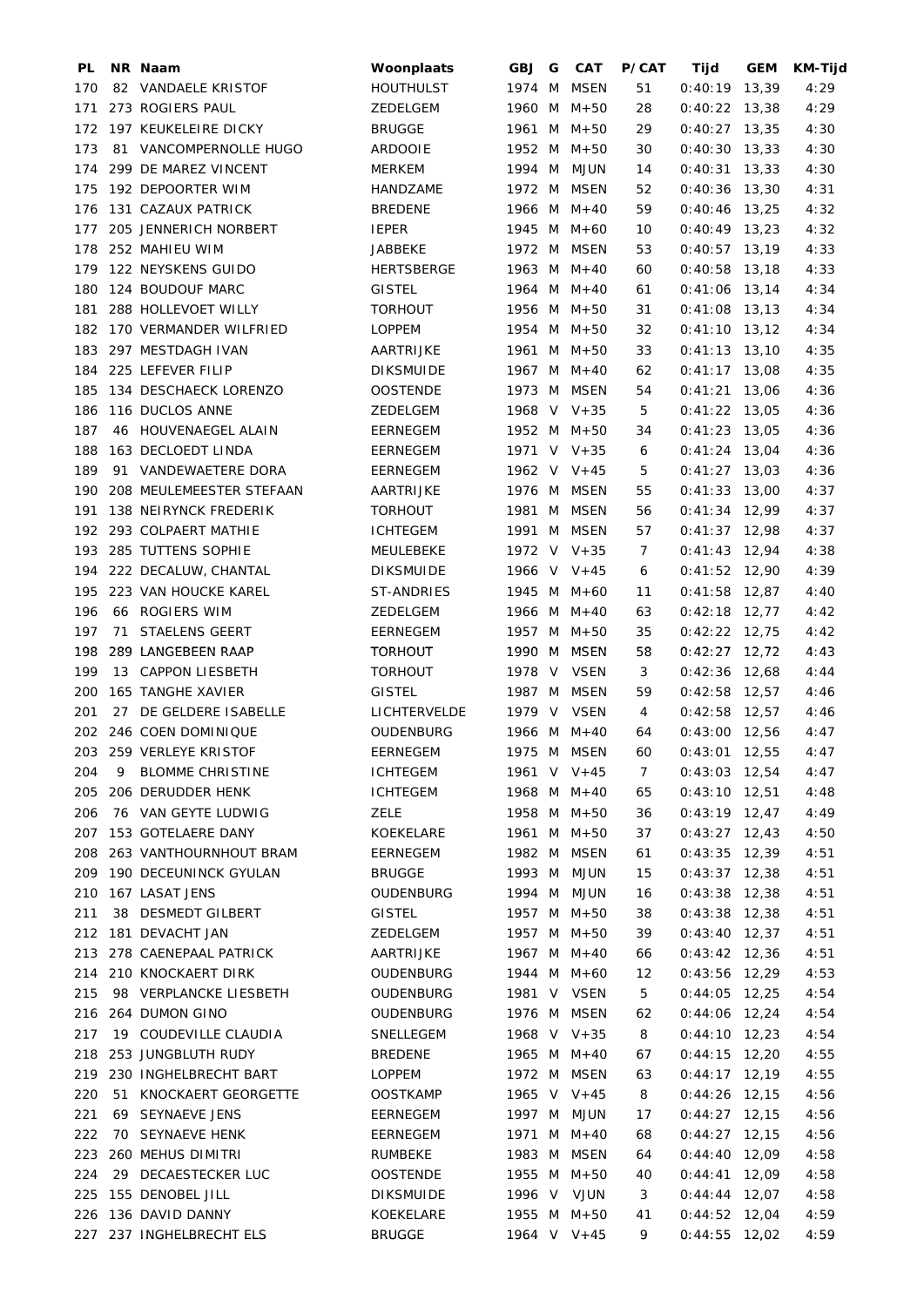| PL  |    | NR Naam                         | Woonplaats          | GBJ G | <b>CAT</b>    | <b>P/CAT</b>      | Tijd            | <b>GEM</b> | KM-Tijd |
|-----|----|---------------------------------|---------------------|-------|---------------|-------------------|-----------------|------------|---------|
| 228 |    | 238 MAERTENS VEERLE             | <b>INGELMUNSTER</b> |       | 1971 V V+35   | 9                 | $0:45:14$ 11,94 |            | 5:02    |
| 229 |    | 239 DECOSTER PATRICK            | <b>IZEGEM</b>       |       | 1960 M M+50   | 42                | $0:45:15$ 11,93 |            | 5:02    |
| 230 |    | 67 ROTSAERT MARTINE             | <b>OOSTENDE</b>     |       | 1964 V V+45   | 10                | $0:45:22$ 11,90 |            | 5:02    |
| 231 |    | 243 ROELS FRANK                 | WESTKERKE           |       | 1956 M M+50   | 43                | $0:45:23$ 11,90 |            | 5:03    |
| 232 |    | 144 VAN DE VOORDE JOHNNY        | DE HAAN             |       | 1957 M M+50   | 44                | $0:45:27$ 11,88 |            | 5:03    |
| 233 |    | 102 WARNEZ WENDY                | POELKAPELLE         |       | 1978 V VSEN   | 6                 | $0:45:29$ 11,87 |            | 5:03    |
| 234 |    | 128 DIERCKSENS CHRISTOF         | LIEDEKERKE          |       | 1963 M M+40   | 69                | $0:45:43$ 11,81 |            | 5:05    |
| 235 |    | 105 BAERT FRANS                 | <b>TORHOUT</b>      |       | 1953 M M+50   | 45                | $0:45:44$ 11,81 |            | 5:05    |
| 236 |    | 157 VANNIEUWKERKE WILLY         | KOEKELARE           |       | 1954 M M+50   | 46                | $0:45:46$ 11,80 |            | 5:05    |
| 237 |    | 143 SANDERS INA                 | <b>ICHTEGEM</b>     |       | 1982 V VSEN   | 7                 | $0:45:50$ 11,78 |            | 5:06    |
| 238 |    | 267 BEUNNENS JAN                | EERNEGEM            |       | 1980 M MSEN   | 65                | $0:45:51$ 11,78 |            | 5:06    |
| 239 |    | 56 MALISSE MAARTEN              | <b>HEULE</b>        |       | 1982 M MSEN   | 66                | $0:45:52$ 11,77 |            | 5:06    |
| 240 |    | 83 VANDAMME DANIEL              | <b>BRUGGE</b>       |       | 1954 M M+50   | 47                | $0:45:53$ 11,77 |            | 5:06    |
| 241 | 35 | DESCHRIJVERE JEANNINE           | <b>OOSTENDE</b>     |       | 1966 V $V+45$ | 11                | $0:45:53$ 11,77 |            | 5:06    |
| 242 |    | 256 DEPOORTER SARA              | ST-ANDRIES          |       | 1994 V VJUN   | 4                 | $0:45:54$ 11,76 |            | 5:06    |
| 243 |    | 257 DEPOORTER ALAIN             | <b>OOSTKAMP</b>     |       | 1966 M $M+40$ | 70                | $0:46:05$ 11,72 |            | 5:07    |
| 244 |    | 149 MARES DAVID                 | KOEKELARE           |       | 1976 M MSEN   | 67                | $0:46:06$ 11,71 |            | 5:07    |
| 245 |    | 301 VANDYCKE ELS                | OUDENBURG           |       | 1969 V V+35   | 10                | $0:46:09$ 11,70 |            | 5:08    |
| 246 |    | 103 WEGSTEEN VALERIE            | KOEKELARE           |       | 1978 V VSEN   | 8                 | $0:46:11$ 11,69 |            | 5:08    |
| 247 | 3  | AMEYE CYRIEL                    | ROESELARE           |       | 1958 M M+50   | 48                | $0:46:21$ 11,65 |            | 5:09    |
| 248 | 33 | DEPUYDT MIEKE                   | <b>KORTEMARK</b>    |       | 1986 V VSEN   | 9                 | $0:46:26$ 11,63 |            | 5:10    |
| 249 |    | 247 ROGIERS HANS                | <b>EERNEGEM</b>     |       | 1959 M M+50   | 49                | $0:46:29$ 11,62 |            | 5:10    |
| 250 |    | 221 SABBE WENDA                 | <b>GULLEGEM</b>     |       | 1974 V V+35   | 11                | $0:46:37$ 11,58 |            | 5:11    |
| 251 |    | 220 VANTOMME AXEL               | <b>GULLEGEM</b>     |       | 1963 M M+40   | 71                | $0:46:38$ 11,58 |            | 5:11    |
| 252 |    | 75 VAN DEN BERG HANNA           | KOEKELARE           |       | 1963 V $V+45$ | 12                | $0:46:45$ 11,55 |            | 5:12    |
| 253 |    | 53 LEUWERS CARINE               | <b>RENINGE</b>      |       | 1972 V V+35   | $12 \overline{ }$ | $0:46:46$ 11,55 |            | 5:12    |
| 254 |    | 188 VANWALLEGHEM DIRK           | ZEDELGEM            |       | 1954 M M+50   | 50                | $0:46:48$ 11,54 |            | 5:12    |
| 255 |    | 54 LIEFOOGHE HILDE              | LANGEMARK           |       | 1967 M $V+35$ | 13                | $0:46:50$ 11,53 |            | 5:12    |
| 256 |    | 255 COMPERNOLLE PETER           | <b>TORHOUT</b>      |       | 1972 M MSEN   | 68                | $0:46:58$ 11,50 |            | 5:13    |
| 257 |    | 229 MAES WIM                    | <b>EERNEGEM</b>     |       | 1969 M M+40   | 72                | $0:46:59$ 11,49 |            | 5:13    |
| 258 |    | 12 BRUNEEL ELINE                | <b>IZEGEM</b>       |       | 1985 V VSEN   | 10                | $0:47:02$ 11,48 |            | 5:14    |
| 259 | 7  | <b>BLANCKAERT NATALIE</b>       | SNELLEGEM           |       | 1981 V VSEN   | 11                | $0:47:12$ 11,44 |            | 5:15    |
| 260 |    | 88 VANDENBROUCKE LIEVEN         | SNELLEGEM           |       | 1980 M MSEN   | 69                | $0:47:13$ 11,44 |            | 5:15    |
| 261 |    | 44 GOEGEBEUR ELLEN              | EERNEGEM            |       | 1975 V V+35   | 14                | $0:47:15$ 11,43 |            | 5:15    |
|     |    | 262 227 DUPON JAN               | <b>GISTEL</b>       |       | 1986 M MSEN   | 70                | $0:47:31$ 11,36 |            | 5:17    |
|     |    | 263 140 POLLET RONNY            | <b>ICHTEGEM</b>     |       | 1957 M M+50   | 51                | $0:47:36$ 11,34 |            | 5:17    |
|     |    | 264 133 VANDENDRIESSCHE REBECCA | <b>TORHOUT</b>      |       | 1987 V VSEN   | 12                | $0:47:37$ 11,34 |            | 5:17    |
| 265 |    | 26 DE BURGHGRAVE VERONIQUE      | ZEDELGEM            |       | 1963 V $V+45$ | 13                | $0:47:42$ 11,32 |            | 5:18    |
|     |    | 266 270 SEFAERT TANIA           | OUDENBURG           |       | 1970 V V+35   | 15                | $0:47:50$ 11,29 |            | 5:19    |
|     |    | 267 115 DE MEULENAERE BARBARA   | EERNEGEM            |       | 1981 V VSEN   | 13                | $0:47:55$ 11,27 |            | 5:19    |
|     |    | 268 232 KINT KATRIEN            | ZARREN              |       | 1964 V V+45   | 14                | $0:48:16$ 11,19 |            | 5:22    |
| 269 |    | 284 PIERLOOT SONJA              | <b>OOSTENDE</b>     |       | 1968 V $V+35$ | 16                | $0:48:23$ 11,16 |            | 5:23    |
|     |    | 270 275 STEENPUT LUC            | <b>NETHEN</b>       |       | 1959 M M+50   | 52                | $0:48:25$ 11,15 |            | 5:23    |
| 271 |    | 20 CRIVITS NADINE               | EERNEGEM            |       | 1958 V V+45   | 15                | $0:48:28$ 11,14 |            | 5:23    |
|     |    | 272 233 COOLEMAN LUC            | OUDENBURG           |       | 1983 M MSEN   | 71                | $0:48:32$ 11,13 |            | 5:24    |
|     |    | 273 294 CHRISTIAENS GHISLAIN    | ZEDELGEM            |       | 1952 M M+50   | 53                | $0:48:35$ 11,11 |            | 5:24    |
|     |    | 274 274 HEEMERYCK FRANCKY       | EERNEGEM            |       | 1969 M $M+40$ | 73                | $0:49:51$ 10,83 |            | 5:32    |
| 275 |    | 180 BAEKELAND GERARD            | KORTEMARK           |       | 1943 M $M+60$ | 13                | $0:49:55$ 10,82 |            | 5:33    |
| 276 |    | 30 DECLERCK MARIE-CHRISTINE     | DESSELGEM           |       | 1956 V V+45   | 16                | $0:50:06$ 10,78 |            | 5:34    |
|     |    | 277 213 DE CLERCQ RITA          | <b>OOSTENDE</b>     |       | 1965 V $V+45$ | 17                | $0:50:17$ 10,74 |            | 5:35    |
| 278 |    | 32 DENYS LIESELOT               | <b>TORHOUT</b>      |       | 1983 V VSEN   | 14                | $0:50:28$ 10,70 |            | 5:36    |
| 279 |    | 201 TANGHE PATRICK              | <b>GISTEL</b>       |       | 1956 M M+50   | 54                | $0:50:40$ 10,66 |            | 5:38    |
|     |    | 280 146 DELANGHE NORBERT        | NIEUWPOORT          |       | 1943 M M+60   | 14                | $0:50:49$ 10,63 |            | 5:39    |
| 281 |    | 36 DESCHUYTER IRIS              | ZERKEGEM            |       | 1962 V V+45   | 18                | $0:50:59$ 10,59 |            | 5:40    |
| 282 |    | 304 PASSCHIJN KELLY             | EERNEGEM            |       | 1982 V VSEN   | 15                | $0:51:01$ 10,58 |            | 5:40    |
|     |    | 283 121 DHAENS HEIDI            | EERNEGEM            |       | 1974 V V+35   | 17                | $0:51:17$ 10,53 |            | 5:42    |
|     |    | 284 276 BREYE MARIANNE          | <b>ICHTEGEM</b>     |       | 1958 V V+45   | 19                | $0:51:19$ 10,52 |            | 5:42    |
| 285 |    | 18 COBBAERT LISA                | <b>BEKEGEM</b>      |       | 1991 V VSEN   | 16                | $0:51:29$ 10,49 |            | 5:43    |
|     |    |                                 |                     |       |               |                   |                 |            |         |